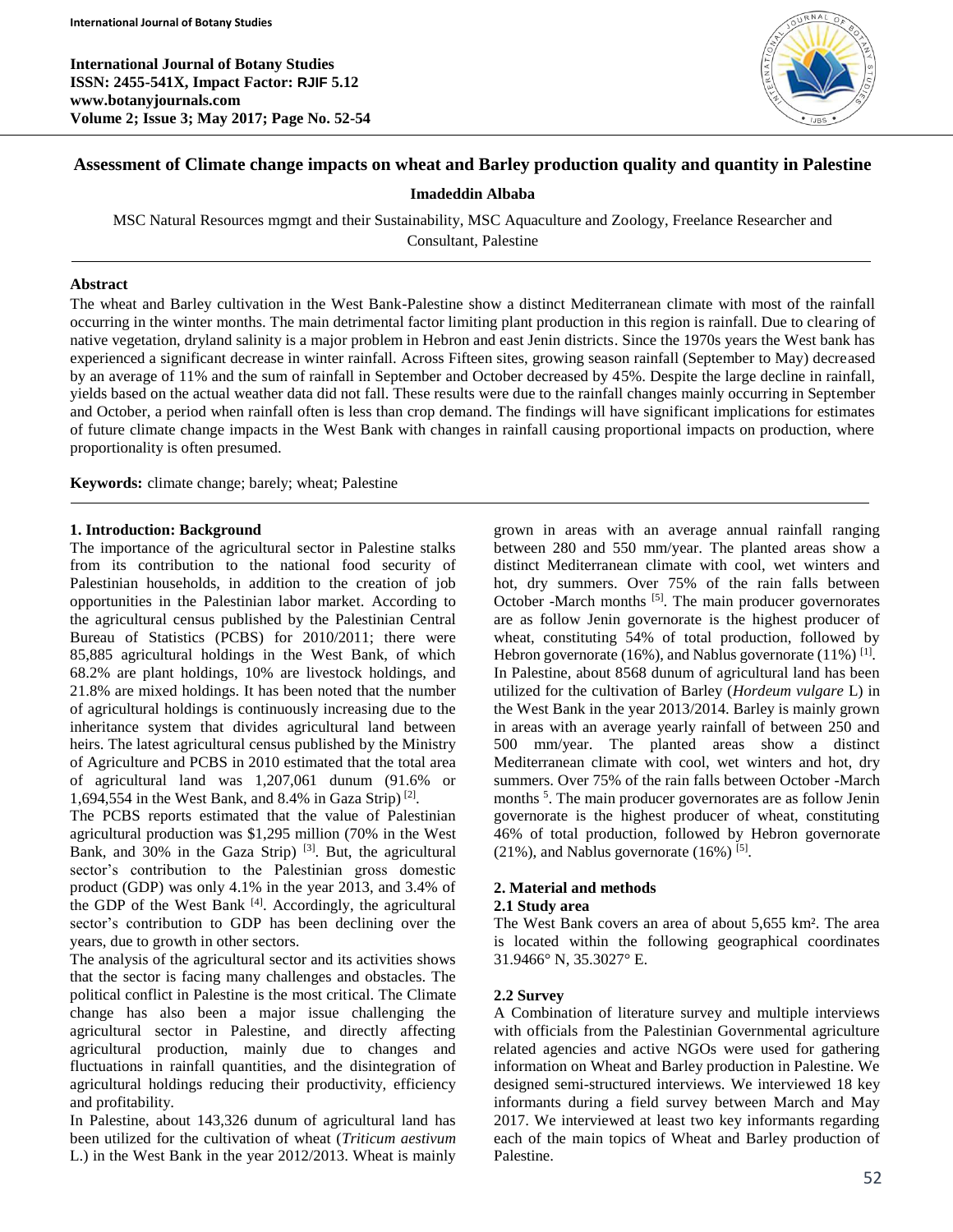## **3. Results & Discussion**

The analysis of temperature and rainfall changes in the last 36 years (1980–2016) in the studied area showed that over time the annual mean temperature has been increased, and the annual mean of rainfall decreased, In a way that about 0.046 degree centigrade has been added to the mean temperature of the West Bank annually, and the annual mean of rainfall decreased about (11%) mm.

These results confirm the climate change phenomena for this part of the World.

### **3.1 Climate change impact on wheat production quality and quantity in Palestine**

## **3.1.1 The Growing period (The number of the days from planting to flowering).**

The growing period of wheat in all studied sites was less in almost 24% than the normal situation (230-240 days), and thus reduces the wheat growth season. Though it has been reported that in the areas where the crop's growth season encounters limitation, climate change and earth warming can lead to the improvement of crops' yield by increasing the growth season period and the improvement of the plant flowering strength  $[5]$ . The rise in temperature will increase the growth and development speed of the crops, though

experimental evidence has showed that under this condition, the length of maturity of the seed in the grains and seedy plants will be reduced [6]. Another study by (Menzel, 2003), stated that the rise in temperature leads to the shorter length period of grain filling in the grains and thus will decrease the quality of these products, Since achieving optimal quality depends on the solid material accumulation during the growth season on one hand and also on the existence of enough time to transfer the material to the grain on the other hand [7].

# **3.1.2 The wheat production quantity.**

The data analysis results of wheat yield showed that a decrease will occurs under the influence of future climate changes in the West Bank governorates. The reduction rate of wheat yield was variable between 1.37% and 71.51% for the years 2004-2015. Mitchell *et al*. (1995) observed that the plant yield showed reduction between 16% and 35% under the impact of temperature rise [8]. Saarikko and Carter (1996) also stated that the wheat yield was reduced in southern areas of Finland, as a result of of global warming impact on the wheat production. Change in temperature and rainfall level, affects the plant photosynthesis, growth and absorption rate and water and nutrient distribution and as a result the leaf area index<sup>[9]</sup>.



## **3.2 Climate change impact on Barley production quality and quantity in Palestine.**

## **3.2.1 The Growing period (The number of the days from planting to flowering).**

The growing period of barley in all observed sites was less in almost 19% than the normal situation (210-220 days), and thus reduces the barley growth season. The rise in temperature will increase the growth and development speed of the crops, though experimental evidence has showed that under this condition, the length of maturity of the seed in the grains and seedy plants will be reduced (Parry *et al*., 2004). (Menzel, 2003), ( N.M. Holdena, A.J. Breretona, R. Fealyb, J. Sweeneyb, 2003 ) and (Matthew Gammans, Pierre Mérel, and Ariel Ortiz - Bobea, 2016); (Asseng *et al*. 2015) was also reported in the studies of climate change., stated that the rise in temperature leads to the shorter length period of grain filling in the grains and thus will decrease the quality of these products, Since achieving optimal quality depends on the solid material accumulation during the growth season on one hand and also on the existence of enough time to transfer the material to the grain on the other hand  $[6, 7, 10, 11, 12]$ .

# **Barley yield trend**

The yield trend of wheat crop showed that the yield has changed significantly over time ( $p < 0.05$ ). However, the yield has fluctuated over time. Wheat had the highest regression coefficient versus time. The yield of wheat decreased 176.31 kg/dunum in the year 2000 and 4.74 kg/dunum in the year 2005, and in other years but not contrast.

# **3.2.2 The barley production quantity**

Our results indicated a very large decrease in crop area (minus 67% and minus 62% for barley, relative to the average of 1994, and 2014).A number of existing yield studies on barley also confirm such finding, like (Asseng *et al*. 2015),and (Teresa Tuttolomondo, Salvatore La Bella, Giusep pe Lecardane, Claudio Leto, ) Available evidence shows that the decrease in the grain filling period due to the rise in temperature is the main factor in the yield decrease of the crops in the climate change condition (Challinor *et al*., 2007) [13] .